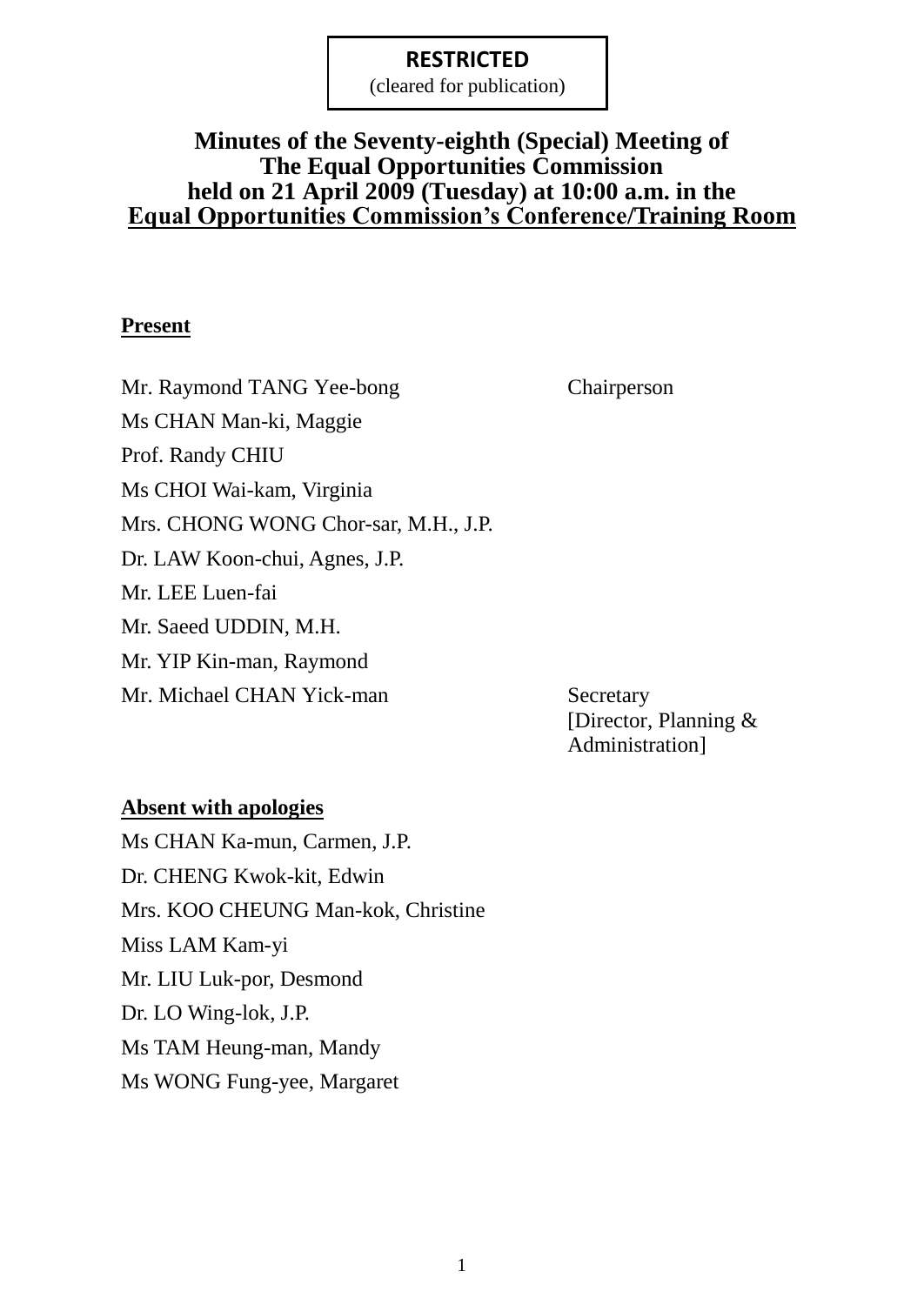(cleared for publication)

### **In attendance**

Mr. Herman POON Lik-hang Chief Legal Counsel [CLC]

Mr. Joseph LI Siu-kwai Director, Operations [D(Ops)] Dr. Ferrick CHU Head, Policy and Research [HPR] Ms Shana WONG Head, Corporate Communications and Training [HCCT] Miss Gloria YU Senior Equal Opportunities Officer, Administration & Personnel [SAP]

## **I. Introduction**

1. The Chairperson (C/EOC) welcomed and thanked all Commission Members (Members) to the  $78<sup>th</sup>$  Meeting which was a Special Meeting convened to discuss the progress on Code of Practice on Employment under the Race Discrimination Ordinance.

2. Apologies for absence were received from Ms CHAN Ka-mun, Carmen, J.P., Dr Edwin CHENG, Mrs. KOO CHEUNG Man-kok, Christine, Miss LAM Kam-yi, Mr. LIU Luk-por, Desmond, Dr LO Wing-lok, Ms TAM Heung-man, Mandy and Ms Margaret WONG due to clash of meetings/out of town/other business engagements.

# **II. Code of Practice on Employment under the Race Discrimination Ordinance**

(EOC Paper No. 8/2009, Agenda Item No. 1)

3. C/EOC informed that EOC Paper No. 8/2009 was to update Members on the progress on issuing the Code of Practice on Employment (Code) under the Race Discrimination Ordinance Cap. 602 (RDO) and to seek Members' approval on the current draft of the Code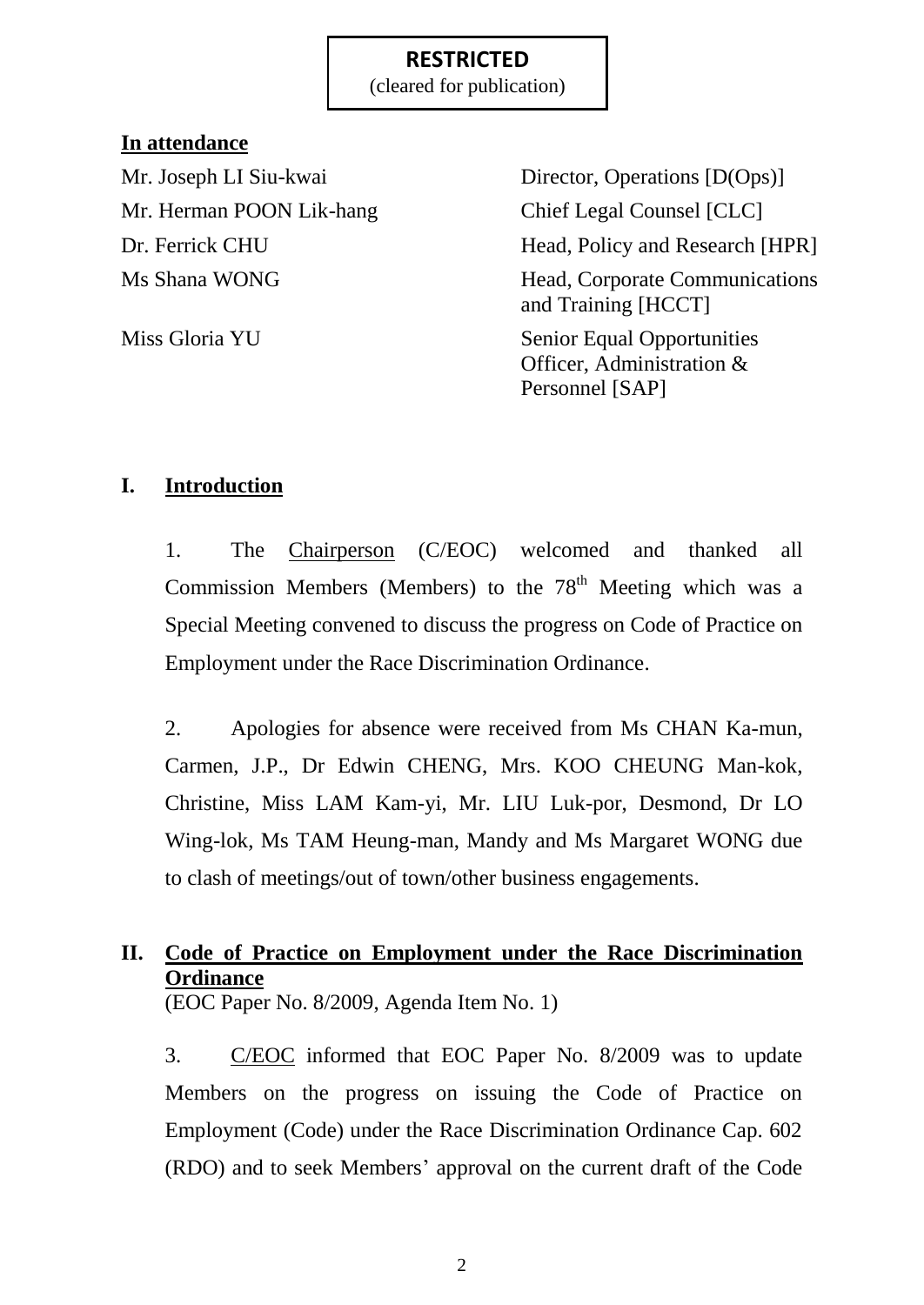(cleared for publication)

at Annex I before publishing it in the gazette and submitting it to the Legislative Council. He said that a total of 88 written submissions were received during the public consultation ending on 19 January 2009. A list of the organizations and individuals making written submissions was at Annex II and a list of the public consultation meetings and briefing sessions was at Annex III. He added that up to the end of the public consultation period, i.e. 19 January 2009, a total of 55 briefing and consultation sessions were held. After the end of the public consultation, briefing sessions were continued and up to 31 March 2009, when the paper was drafted, the total number of sessions held increased to 79 and the total number of participants was more than 6000. He invited CLC to outline the contents of the EOC Paper and provide the latest update to Members.

4. CLC said that the current draft of the Code incorporated various views and inputs received during the public consultation period between 13 October 2008 and 19 January 2009 as well as comments by the Legislative Council's Constitutional Affairs Panel on 17 November 2008. Substantial revision had been made to the first draft of the Code. Wording and expressions in the first draft of the Code had been reviewed to emphasize the spirit of the RDO in promoting racial equality in the workplace. Illustrations and examples had been reviewed to facilitate a better understanding of the application of the RDO. He went on to explain the main difference between the current draft and the first draft, and the details contained in EOC Paper No. 8/2009.

5. On the way forward, CLC informed that in accordance with section 63 of the RDO, before the Code came into operation, it had to be published in the gazette and be laid before the Legislative Council.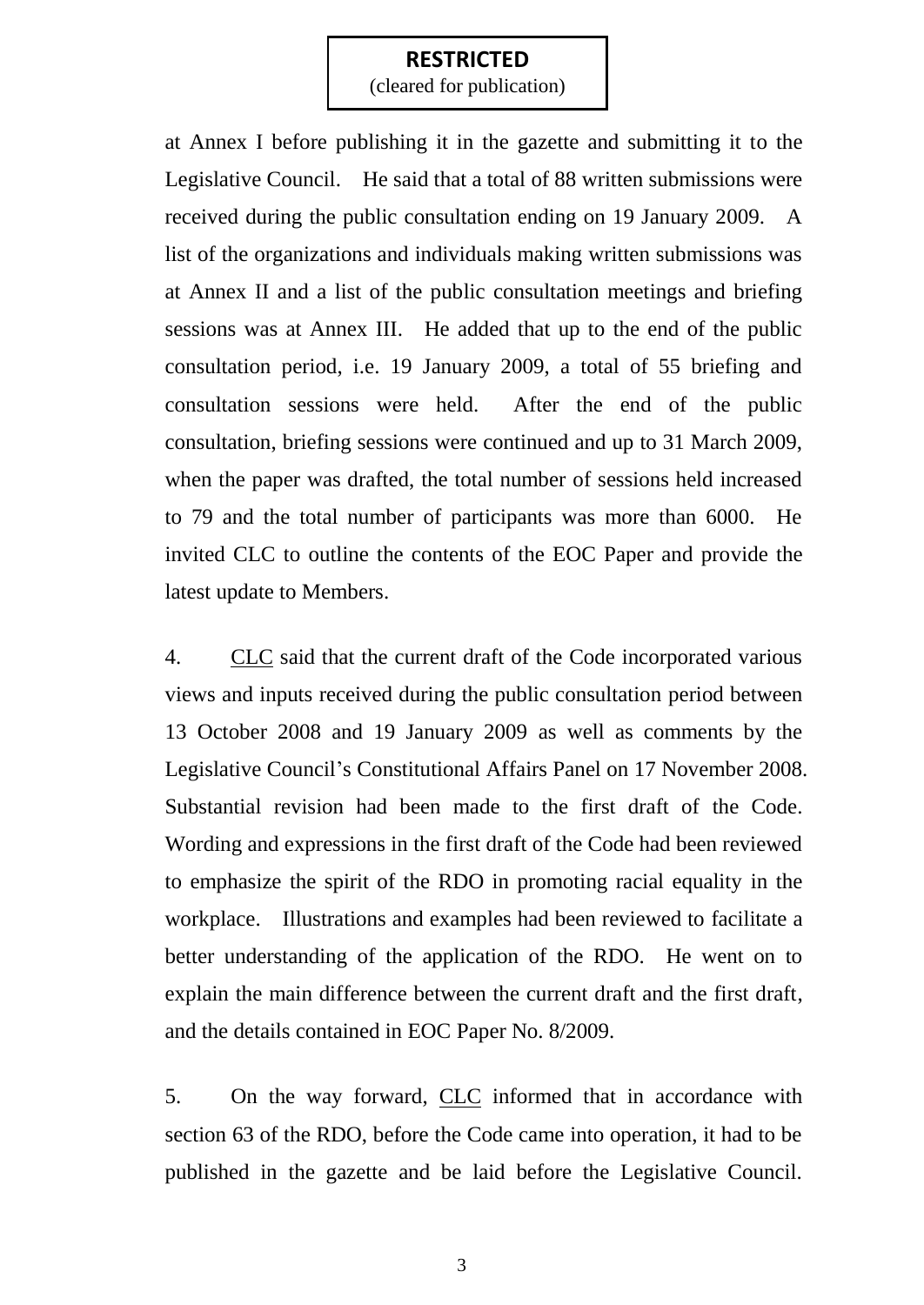(cleared for publication)

Although there had been suggestions for having another round of public consultation, given that a further round of consultation would likely delay the implementation of the RDO, a further round of consultation was not planned. It was expected that the current Code would be published in the gazette in about the first week of May 2009.

6. C/EOC added that the current draft was revised with substantial emphasis placed and details included on how to enhance racial equality in the workplace. The current draft had generally reflected and taken into account the views expressed by stakeholders. Nevertheless, the Legislative Council would have 28 days to consider the Code after it had been submitted and introduce further refinements as appropriate.

7. In response to a question raised by a Member, CLC said that it was hoped that the summary of comments and responses received from the consultation exercise would be ready for publishing around the time when the Code was to be gazetted.

8. Another Member commented that as the EOC Paper did not list out which part of the Code had been revised in response to the views collected from the consultation, it would be difficult to track the changes accordingly. He asked about the major revisions made in accordance with the comments collected from the public consultation. CLC responded that one of the major views collected from the public consultation was that there had been too many examples provided on what was not regarded as an act done on the ground of race under the RDO, and might therefore be perceived as helping employers to avoid their legal responsibilities. In light of this, in the current draft, some previously included examples were deleted and replaced.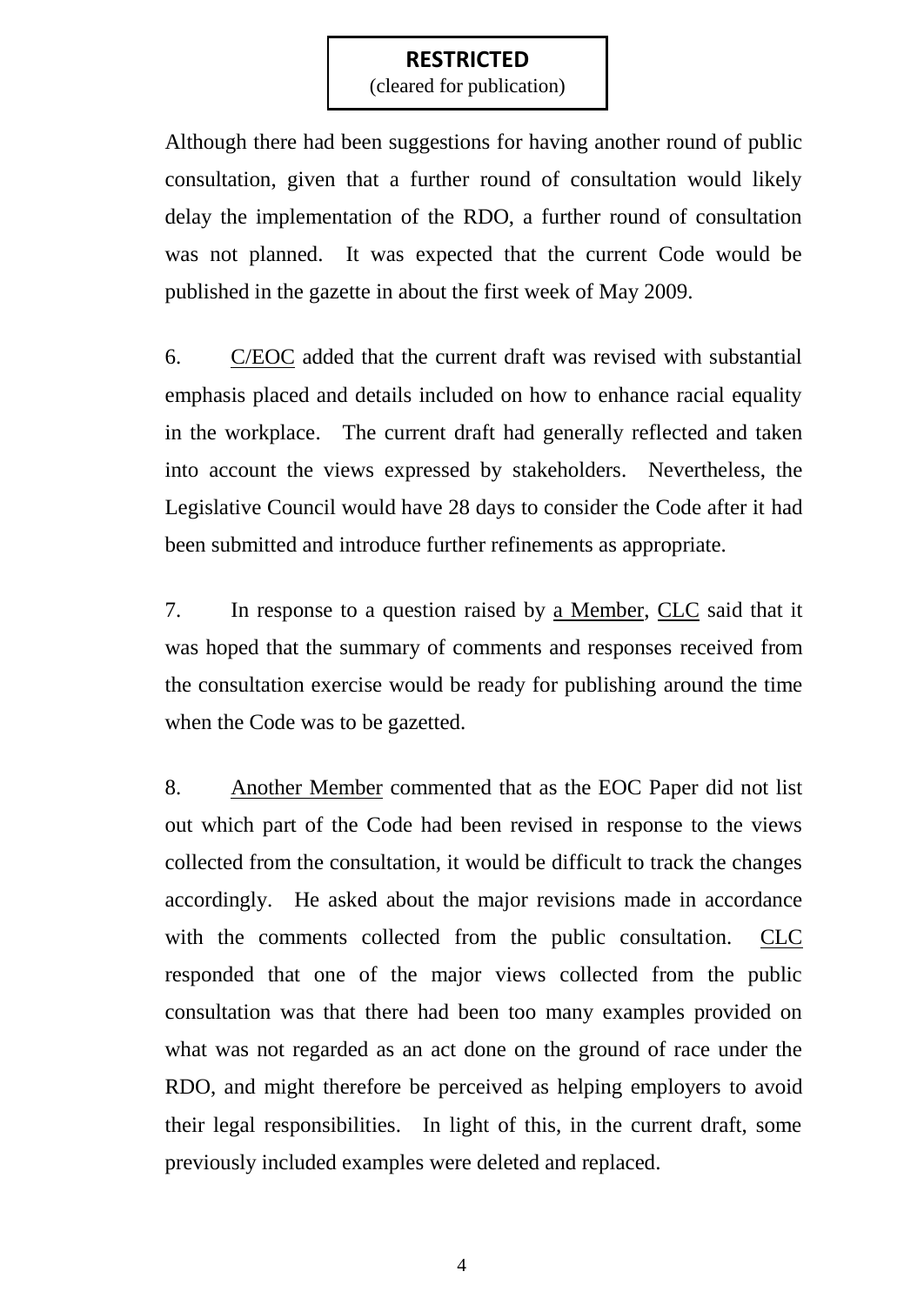(cleared for publication)

9. Another Member opined that the purpose of the Code was to promote racial equality and hence, both the employees and the employers were the target audiences. Listing examples of what were not constituted discrimination under the RDO should also be considered as one of the means to help readers/employers to understand and comply with the law.

10. C/EOC responded that without enforcement experience, it was difficult for the EOC to list all possible situations that could constitute discrimination or not under the RDO. What the EOC could do was to explain the principles with the aid of case laws of other jurisdictions, though their application would depend on the facts of the case.

11. In response to a question concerning "Language" stated in paragraph 5.3.12 (3) in the current draft of the Code raised by the same Member, CLC said that advice from a senior counsel on language requirement under the RDO was obtained and the advice given was that the requirement had to be considered on a case by case basis. Overseas case laws were also checked but only limited assistance could be obtained. In the absence of local case laws and without operational experience, as yet, it was difficult for the EOC to provide very definitive examples. However, in general, it was clear that language requirement in employment was legally acceptable if it was genuinely related to the job. On the other hand, for employees that were not proficient in the language of the workplace, their employers should at least demonstrate that efforts had been made to communicate with them and help them understand important information such as health and safety requirements and other matters relevant to their employment. The drafting of the relevant paragraph in the current draft of the Code had made reference to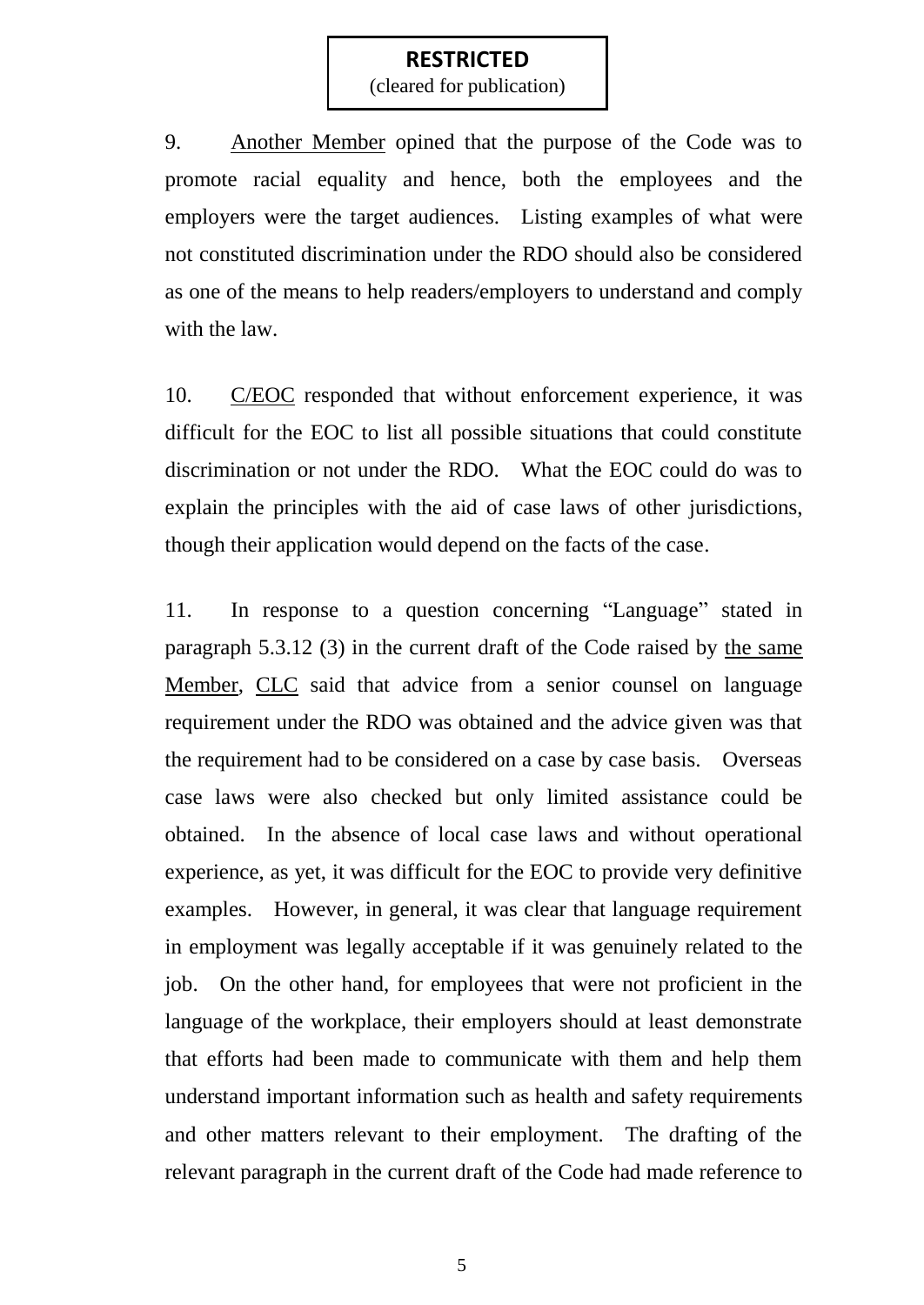(cleared for publication)

similar codes overseas, such as the UK.

12. Another Member expressed her understanding on the difficulty to list out all scenarios of concern without enforcement experience; nevertheless, she hoped the EOC would set aside a corner at the EOC's website to continue provide updated information or advice to stakeholders concerned, in particular for the human resources practitioners so that they could help safeguard the interests of both the employers and the employees.

13. Concerning inclusion of good practices and measures to promote racial equality in the current draft of the Code, CLC added that there was a specific chapter, i.e. Chapter 5, detailing good employment procedures and practices conducive to racial equality. In addition, specific examples drawn from overseas case laws were inserted where applicable throughout the current draft of the Code with their respective sources quoted under the footnote to facilitate understanding.

14. In response to a question raised by a Member, CLC said the Code of Practice was not law, however, as provided under the RDO, it would be admissible in evidence and the court would take into account relevant parts of the Code in determining any question arising from proceedings under the RDO. If an employer had followed the Code's recommendations on taking reasonably practicable steps to prevent discrimination, it would help the employer to show that it had complied with the law. Nevertheless, not following any of those recommendations in the Code would not by itself constitute a violation of the law.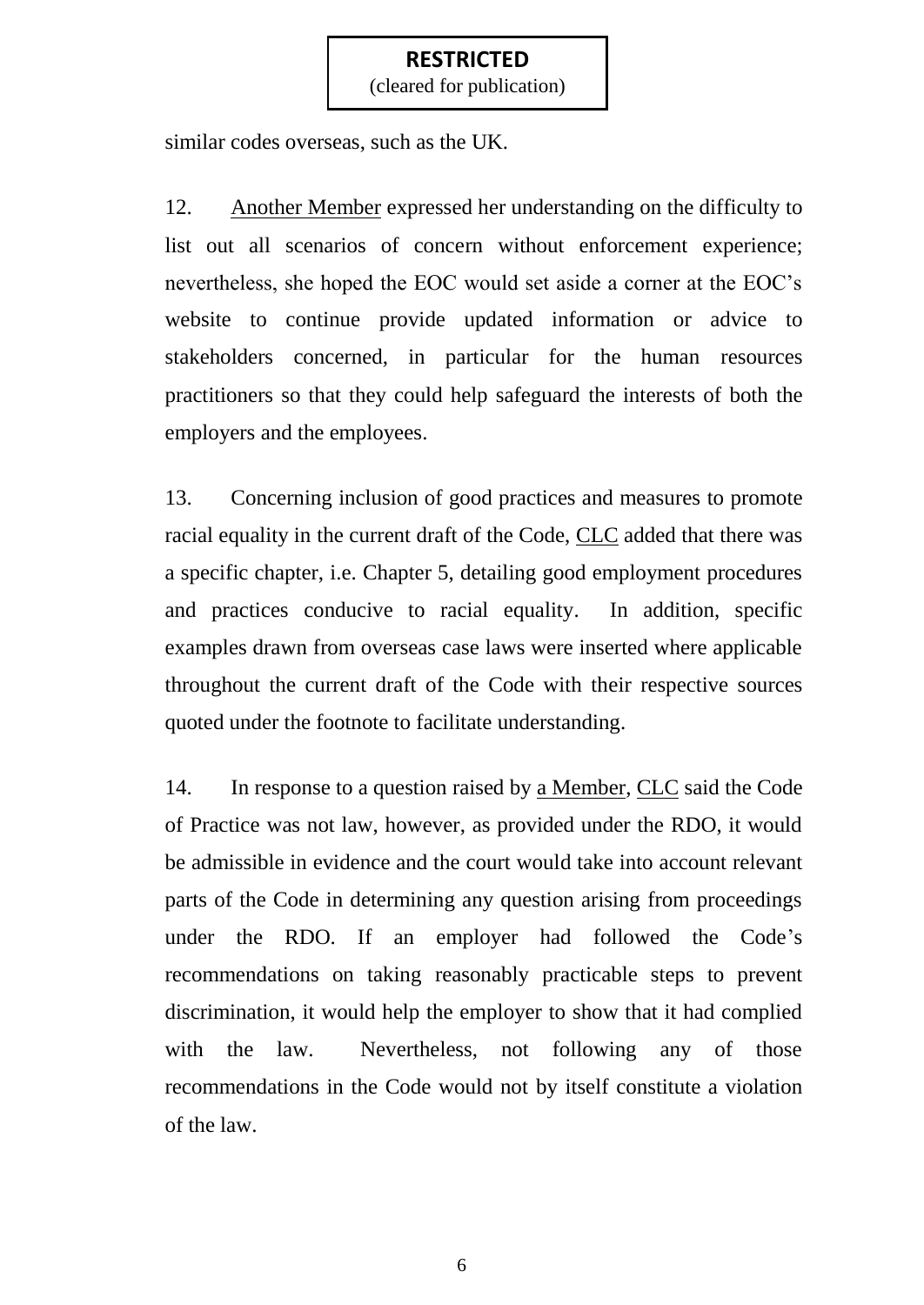(cleared for publication)

15. Another Member expressed that the public would like to know what views were submitted in the consultation exercise and what had not been adopted into the current draft of the Code and the rationale behind them. He suggested the EOC to publish the views collected and EOC's corresponding responses. He also raised a query on whether Jews and Sikhs should be considered as ethnic groups as stated in paragraph 2.1.4 (3) of the current draft. In response to the query, CLC said that the views in the paragraph were quoted from two decided cases as stated under footnote 16 of the draft.

16. On publishing details of the written submissions received and the respective responses, some other Members shared the same view that the submissions and the responses should be classified or organized in a way to facilitate understanding and released for public consumption. They viewed that this was also a way to increase the public's understanding on the RDO. CLC would endeavour to prepare a report on the consultation exercise summarizing the views and comments on the first draft and the revised draft with responses, as appropriate, and to have the report published as soon as possible.

17. A Member commented that the current draft of the Code was actually very idealistic, in particular Chapter 5. She was concerned that some SMEs might not be able to follow all the good practices recommended and employment opportunities of ethnic minority groups would be affected eventually. She suggested the office to get prepared as early as possible for answering enquiries from SMEs in particular when the RDO was implemented. D(Ops) would follow up with the suggestion.

7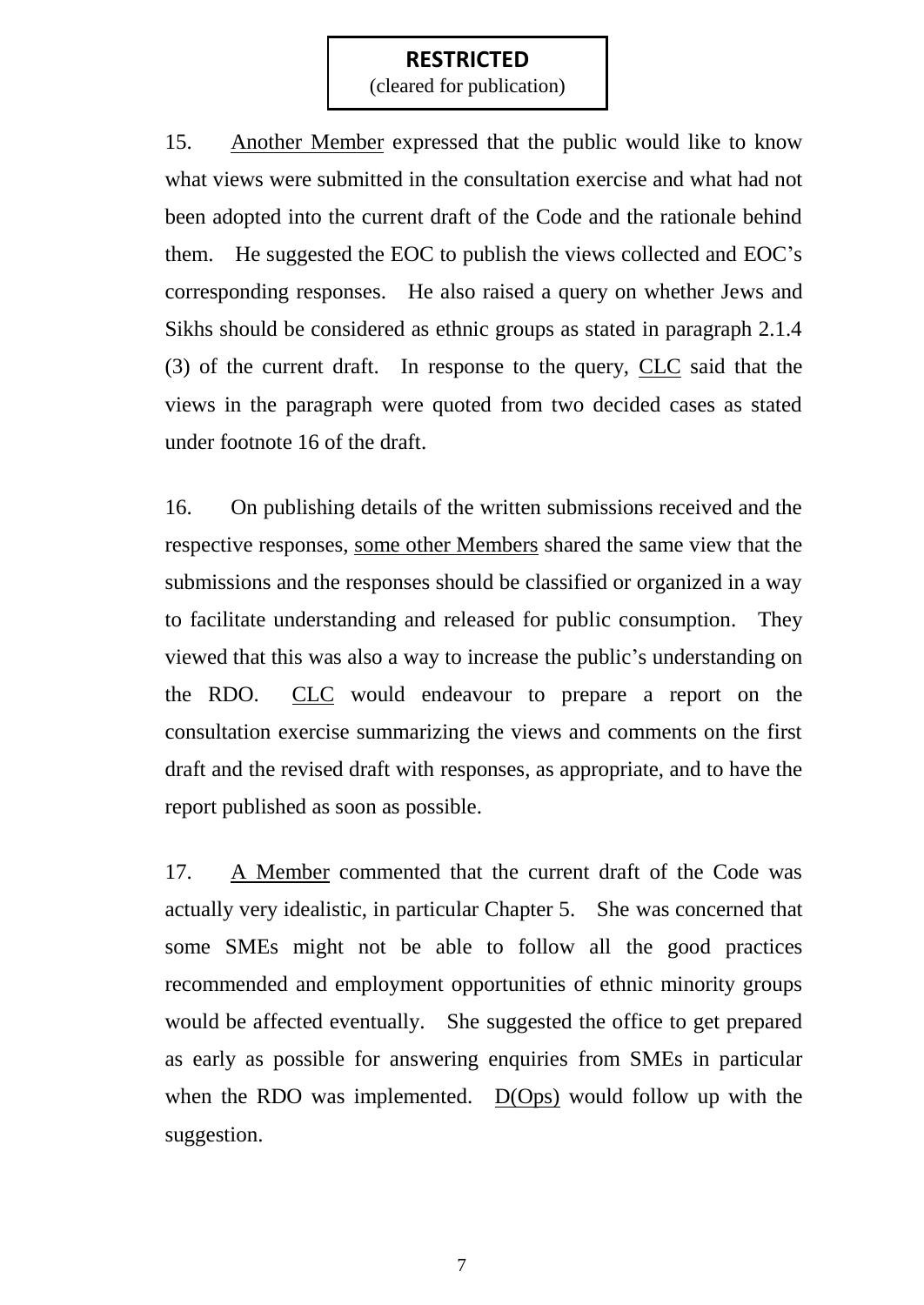(cleared for publication)

18. Members endorsed EOC Paper No. 8/2009 and the current draft of the Code for publication in the gazette and laying before the Legislative Council.

### **III. Any Other Business**

### **Value for Money Audit on EOC**

19. C/EOC updated Members that the Value for Money Audit Report on EOC would be made available to EOC the following day at an hour before it was available for the public's consumption. He said that all Members' suggestions as discussed in the last Special Meeting held on 26 March 2009 were submitted to the Audit Commission for their consideration. In addition, a reply from the Audit Commission was provided to the EOC that all the suggestions were incorporated into the report. He thanked Members who had attended the last Special Meeting for their efforts and views regarding the report. A line-to-take in respect of the audit report would be provided to Members for reference.

### **Vote of Thanks to Members**

20. As some Members' term of office would expire on 20 May 2009, C/EOC also took the opportunity to thank all Members for their guidance to himself as well as the office, and their support for EOC's work. He added that all outgoing Members would be alumni of the EOC and their continued support to the work of EOC would be enlisted.

21. There being no other business, the meeting was adjourned at 11:50am.